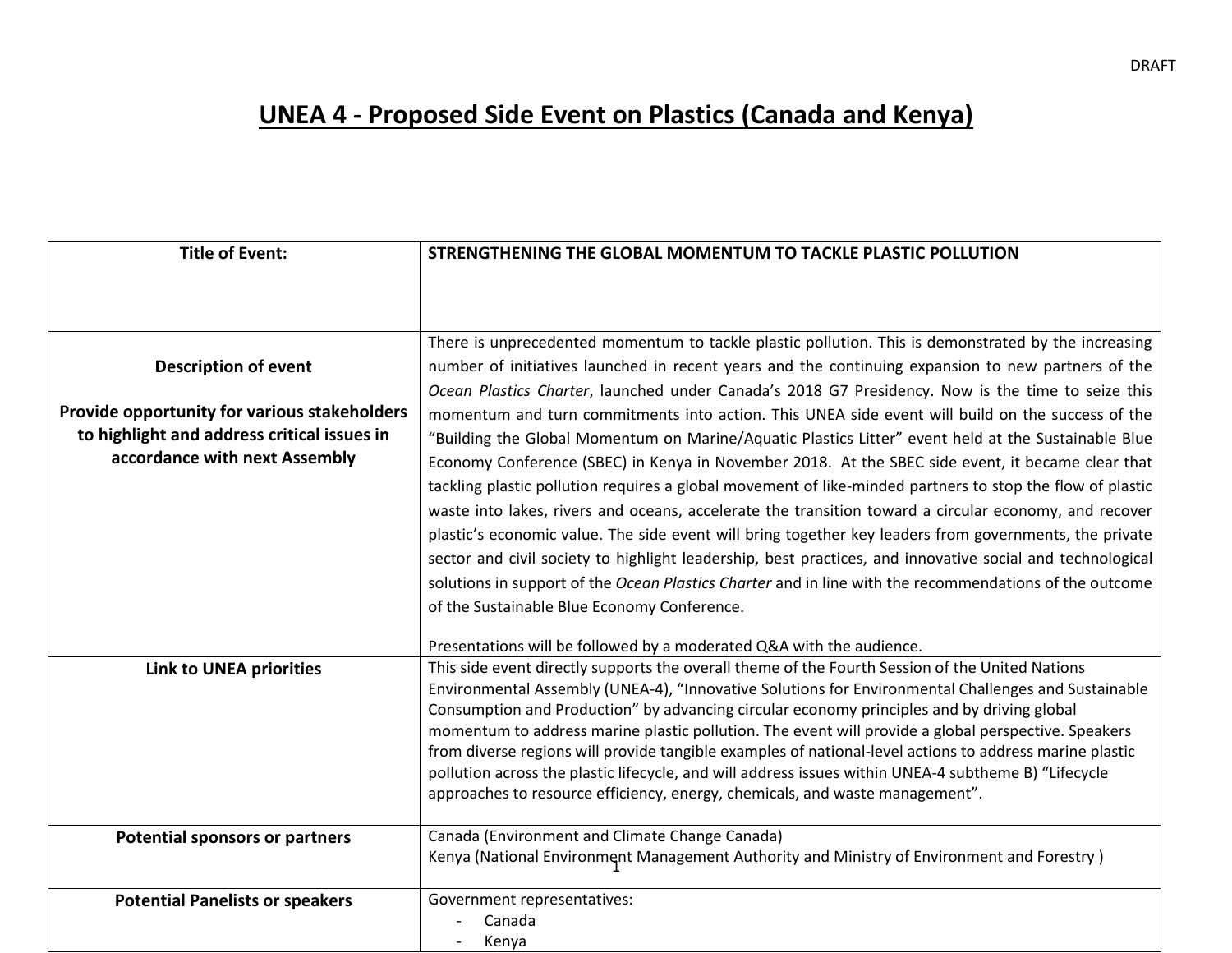|                                       | <b>SIDS</b><br>$\blacksquare$                                                                                                                                                                                                                                                                                                                                                                                                                         |
|---------------------------------------|-------------------------------------------------------------------------------------------------------------------------------------------------------------------------------------------------------------------------------------------------------------------------------------------------------------------------------------------------------------------------------------------------------------------------------------------------------|
|                                       | Other representative: international organizations, private sector and civil society                                                                                                                                                                                                                                                                                                                                                                   |
|                                       | <b>Moderator: TBD</b>                                                                                                                                                                                                                                                                                                                                                                                                                                 |
|                                       | Note: In addition to reflecting a broad geographic perspective, gender-balance will be prioritized in<br>selecting panelists.                                                                                                                                                                                                                                                                                                                         |
| <b>Funding Requirements</b>           | Will organizers cover the cost of the side event: Yes or No? Yes                                                                                                                                                                                                                                                                                                                                                                                      |
|                                       |                                                                                                                                                                                                                                                                                                                                                                                                                                                       |
| <b>Additional Application Details</b> | Contact emails: marion.guayarcand@canada.ca; edeche@nema.go.ke; Dgnema@nema.go.ke;<br>mmamo@nema.go.ke<br>Organizations Names: Environment and Climate Change Canada, Government of Canada; Kenya<br>National Environment Management Authority (NEMA) and Ministry of Environment and<br>Forestry, Government of Kenya<br>Organization Websites: www.canada.ca/en/environment-climate-change.html<br>https://www.nema.go.ke/<br>www.environment.go.ke |
| <b>Additional Information</b>         | Key features of the Oceans Plastics Charter include :<br>increase efficient use of resources using a life-cycle approach;<br>strengthen waste diversion and collection infrastructure;<br>recapture value of plastics in the economy;<br>stimulate private sector innovation for solutions, technologies and alternatives;<br>mobilize and support collaborative government, industry, academia, citizen and youth-led<br>$\bullet$<br>initiatives.   |
|                                       | The Ocean Plastics Charter has now been formally endorsed by:<br>16 countries: Canada, France, Germany, Italy, United Kingdom, Cabo Verde, the European<br>$\bullet$<br>Union, Jamaica, Kenya, Mexico, Nauru, the Netherlands, Norway, Palau, the Republic of the<br>Marshall Islands, and Senegal;<br>20 businesses and NGOs, including Walmart, Nestle, IKEA, The Coca-Cola Company, BASF<br>٠                                                      |